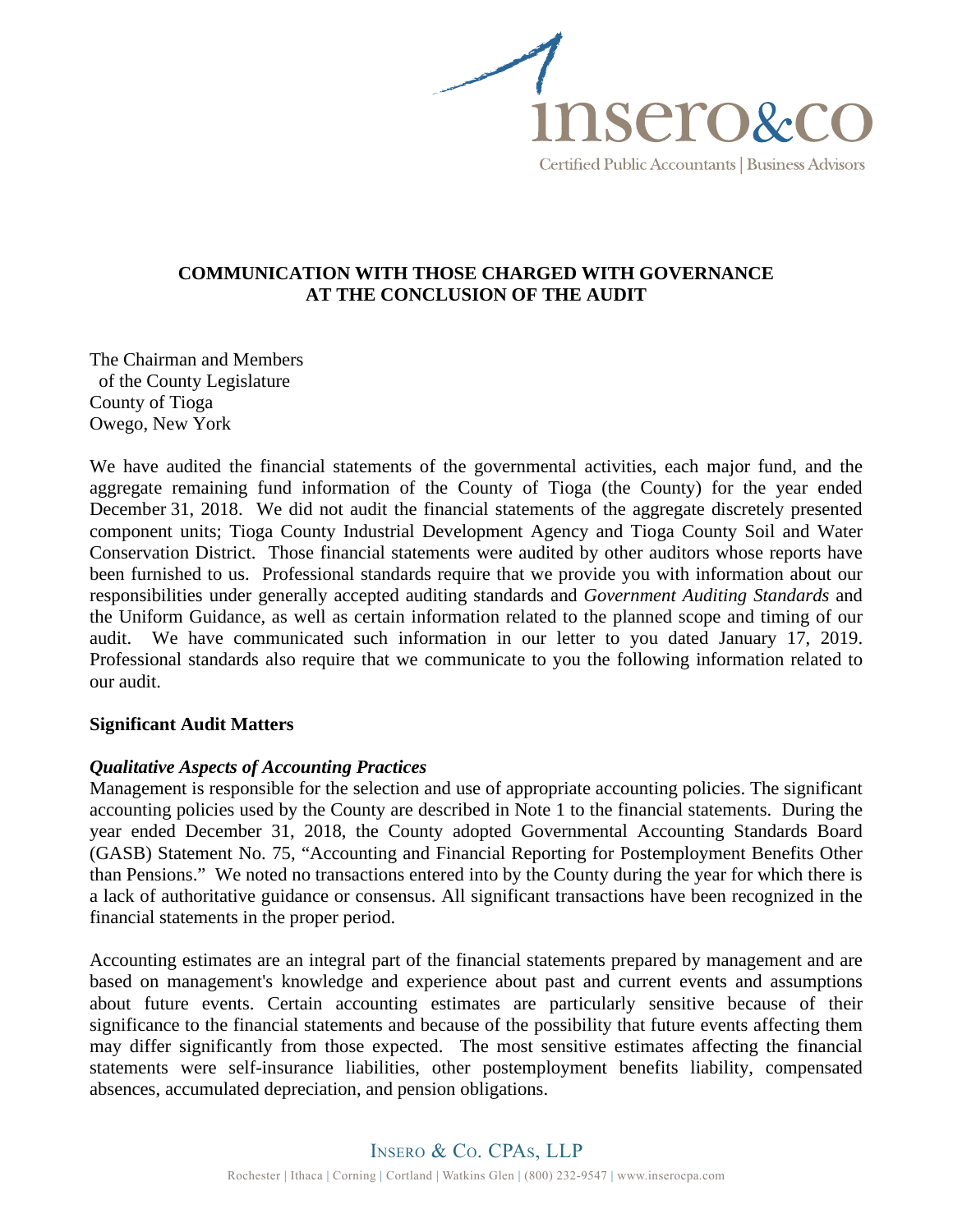Management's estimates of self-insurance liabilities, other postemployment benefits liability, compensated absences, accumulated depreciation, and pension obligations are based on various assumptions. Self-insurance and other postemployment benefits liability estimates are based on actuarial calculations. The compensated absences estimate, which includes accrued vacation, sick, and other paid absences time, is based on labor agreements, hours accrued, and pay rates. Accumulated depreciation estimates are based on the historical cost of assets and their estimated useful lives, and accounting and reporting for pensions are based on the County's proportionate share of the NYS Retirement System Plan liabilities. We evaluated the key factors and assumptions used to develop the self-insurance liabilities, other postemployment benefits liability, compensated absences, accumulated depreciation, and pension obligations in determining that they are reasonable in relation to the financial statements taken as a whole.

Certain financial statement disclosures are particularly sensitive because of their significance to financial statement users. The most sensitive disclosures to the financial statements were:

The disclosures of capital assets, pension obligations, other postemployment benefits, and long-term debt and obligations, the details of which are presented in Notes 5, 6, 7, 9, and 10 to the financial statements.

The financial statement disclosures are neutral, consistent, and clear.

## *Difficulties Encountered in Performing the Audit*

We encountered no significant difficulties in dealing with management in performing and completing our audit.

#### *Corrected and Uncorrected Misstatements*

Professional standards require us to accumulate all known and likely misstatements identified during the audit, other than those that are clearly trivial, and communicate them to the appropriate level of management. There were no misstatements identified as a result of audit procedures, other than those considered to be trivial.

#### *Disagreements with Management*

For purposes of this letter, a disagreement with management is a financial accounting, reporting, or auditing matter, whether or not resolved to our satisfaction, that could be significant to the financial statements or the auditors' report. We are pleased to report that no such disagreements arose during the course of our audit.

#### *Management Representations*

We have requested certain representations from management that are included in the management representation letter dated September 5, 2019.